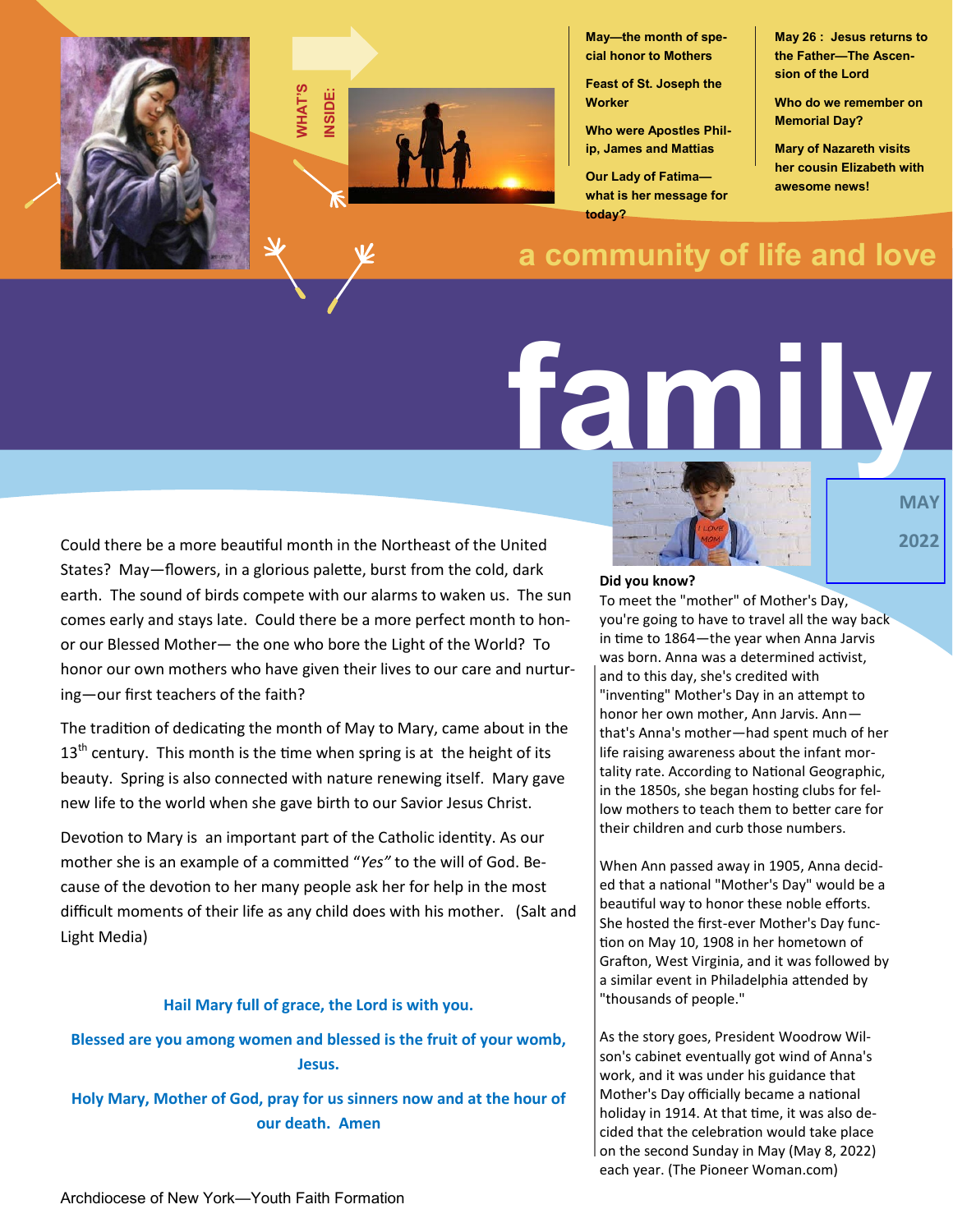## MAY 1ST—FEAST OF ST. JOSEPH THE WORKER

To foster deep devotion to Saint Joseph among Catholics, and in response to the "May Day" celebrations for workers sponsored by Communists, Pope Pius XII instituted the feast of Saint Joseph the Worker in 1955. This feast extends the long relationship between Joseph and the cause of workers in both Catholic faith and devotion.

Beginning in the Book of Genesis, the dignity of human work has long been celebrated as a participation in the creative work of God. By work, humankind both fulfills the command found in Genesis to care for the earth (Gn 2:15) and to be productive in their labors. Saint Joseph, the carpenter and foster father of Jesus, is but one example of the holiness of human labor.

In his encyclical *Laborem Exercens,* Pope John Paul II stated: "the Church considers it her task always to call attention to the dignity and rights of those who work, to condemn situations in which that dignity and those rights are violated, and to help to guide [social] changes so as to ensure authentic progress by man and society."

Click on: [Feast of St. Joseph the Worker. Franciscan Media](https://www.franciscanmedia.org/saint-of-the-day/saint-joseph-the-worker)

Click on and scroll down: [Catholic Social Teaching: On the](https://www.usccb.org/beliefs-and-teachings/what-we-believe/catholic-social-teaching/seven-themes-of-catholic-social-teaching)  [Dignity of Work and the Rights of the Worker](https://www.usccb.org/beliefs-and-teachings/what-we-believe/catholic-social-teaching/seven-themes-of-catholic-social-teaching)

[Prayer to St. Joseph for Work](https://www.youtube.com/watch?v=hFXlMgT5cj4&list=RDLVRYKcruijjZ0&index=4)

[Prayer to St. Joseph for Success in Work](https://www.youtube.com/watch?v=2DP9iyxSjYA)



# May 13th Our Lady of Fatima



Perhaps the most well known utterance of the apparition of Our Lady at Fatima was her confident declaration that "My Immaculate Heart will triumph". Cardinal Ratzinger (Pope Benedict XVI) has interpreted this utterance as follows: "The Heart open to God, purified by contemplation of God, is stronger than guns and weapons of every kind. The fiat of Mary, the word of her heart, has changed the history of the world, because it brought the Savior into the world because, thanks to her Yes, God could become man in our world and remains so for all time. The Evil One has power in this world, as we see and experience continually; he has power because our freedom continually lets itself be led away from God. But since God himself took a human heart and has thus steered human freedom towards what is good, the freedom to choose evil no longer has the last word. From that time forth, the word that prevails is this: "In the world you will have tribulation, but take heart; I have overcome the world" (Jn 16:33). The message of Fatima invites us to trust in this promise." (Catholic News Agency)

In her message given to the children of Fatima, Our Lady asked that Russia be consecrated to her Immaculate Heart. Pope St. John Paul II completed this request during his years as our Holy Father. But with the news of Russia's attack upon the Ukraine, Pope Francis once again placed Russia and the Ukraine under the care of the Immaculate Heart of Mary. [Pope Consecrates Ukraine and Russia to the Immaculate](https://www.catholicnewsagency.com/news/250796/pope-francis-consecrates-russia-and-ukraine-to-the-immaculate-heart-of-mary)  [Heart of Mary](https://www.catholicnewsagency.com/news/250796/pope-francis-consecrates-russia-and-ukraine-to-the-immaculate-heart-of-mary)

 Read: [Our Lady of Fatima](https://www.ewtn.com/catholicism/saints/our-lady-of-fatima-423) - EWTN Read: Our Lady of Fatima - [Catholic News Agency](https://www.catholicnewsagency.com/saint/our-lady-of-fatima-485)  Listen: [Our Lady of Fatima](https://www.franciscanmedia.org/saint-of-the-day/our-lady-of-fatima) - Franciscan Media

Watch: [Actual Footage: The Miracle of the Sun. 1917](https://www.youtube.com/watch?v=rBIs8cuIwTo)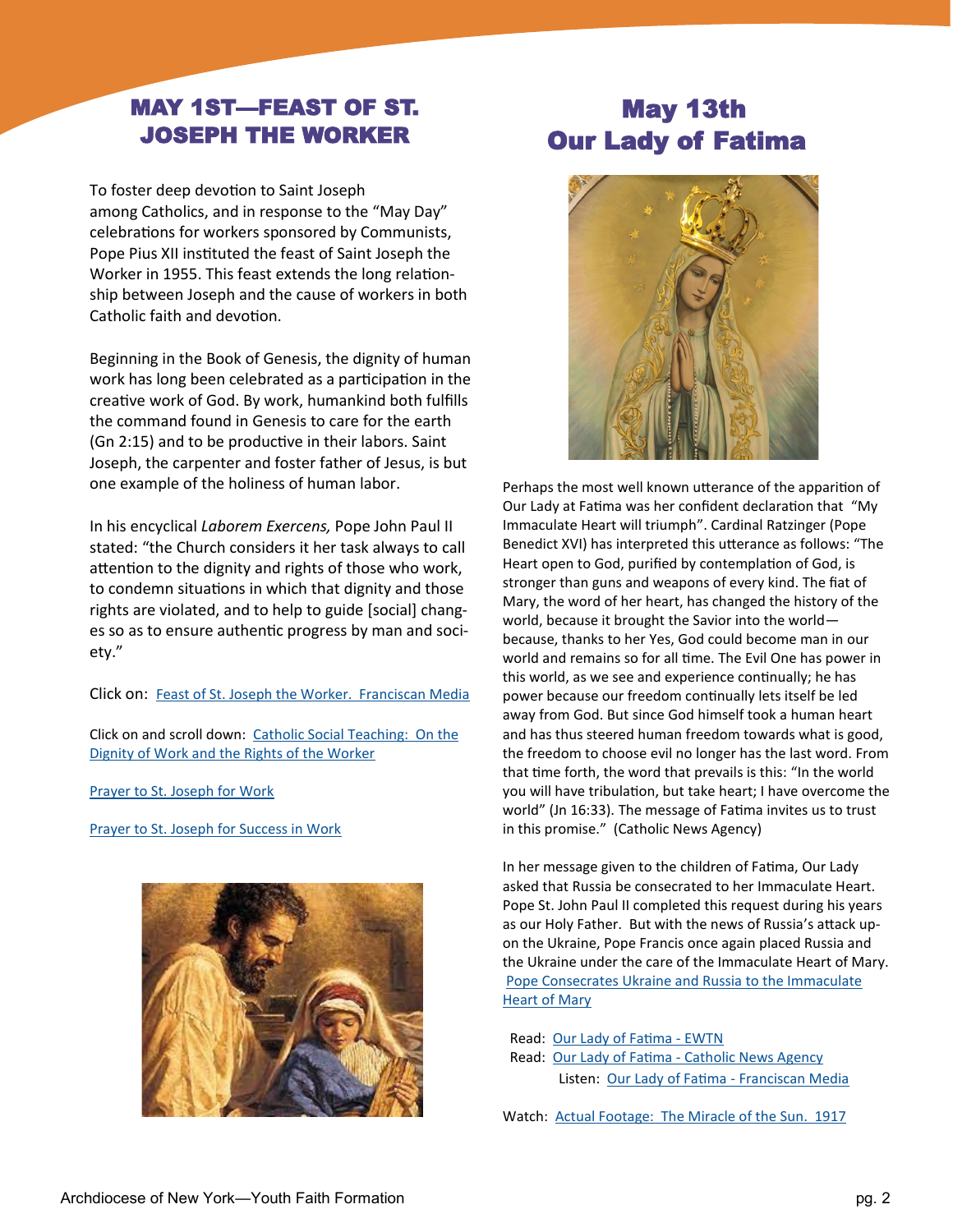## **May 26**

# **The Ascension of the Lord**

## **Into Heaven**

The Ascension is the event, where Jesus arose into heaven, at the end of his time on earth.

Jesus' time on earth began with his birth. It was interrupted for three days by His death on the Cross. During that time, He descended into the realm of the dead and preached the Gospel to the good people who died before Him. This allowed those good and holy souls--the righteous dead, as we call them--who accepted Christ as their Savior to proceed to heaven. On the third day after his death and burial, Jesus Christ was raised from the dead, an event we call the Resurrection. He spent the next 40 days preaching and preparing His disciples to perform the work of preaching and baptizing all people.

At the end of this 40 day period, Jesus ascended into heaven. We call this the Ascension.

Read: [Acts of the Apostles 1:1](https://bible.usccb.org/bible/acts/1)-11

Watch: [Ascension of the Lord](https://www.youtube.com/watch?v=mmE4uon5OBk&list=PL58g24NgWPIw5mZAZZggyowJf_WrJ7SCE)

For kids watch: [The Ascension of Jesus](https://www.youtube.com/watch?v=UcFw8pLBSIo)



## **Memorial Day—May 30**



Memorial Day is an American holiday, observed on the last Monday of May, honoring the men and women who died while serving in the U.S. military. Memorial Day 2022 will occur on Monday, May 30.

Originally known as Decoration Day, it originated in the years following the Civil War and became an official federal holiday in 1971. Many Americans observe Memorial Day by visiting cemeteries or memorials, holding family gatherings and participating in parades. Unofficially, it marks the beginning of the summer season. Read: [Memorial Day History](https://www.history.com/topics/holidays/memorial-day-history)

## **May 31 - Mary Visits Her Cousin**

Like most feasts of Mary, the Visitation is closely connected with Jesus and his saving work. The more visible actors in the visitation drama are Mary and Elizabeth. However, Jesus and John the Baptist steal the scene in a hidden way. Jesus makes John leap with joy—the joy of messianic salvation. Elizabeth, in turn, is filled with the Holy Spirit and addresses words of praise to Mary—words that echo down through the ages.

Click and Scroll down to: [Luke 1:39](https://bible.usccb.org/bible/luke/1) - 45

Read and listen: [Franciscan Media](https://www.franciscanmedia.org/saint-of-the-day/visitation-of-the-blessed-virgin-mary) - The Visitation